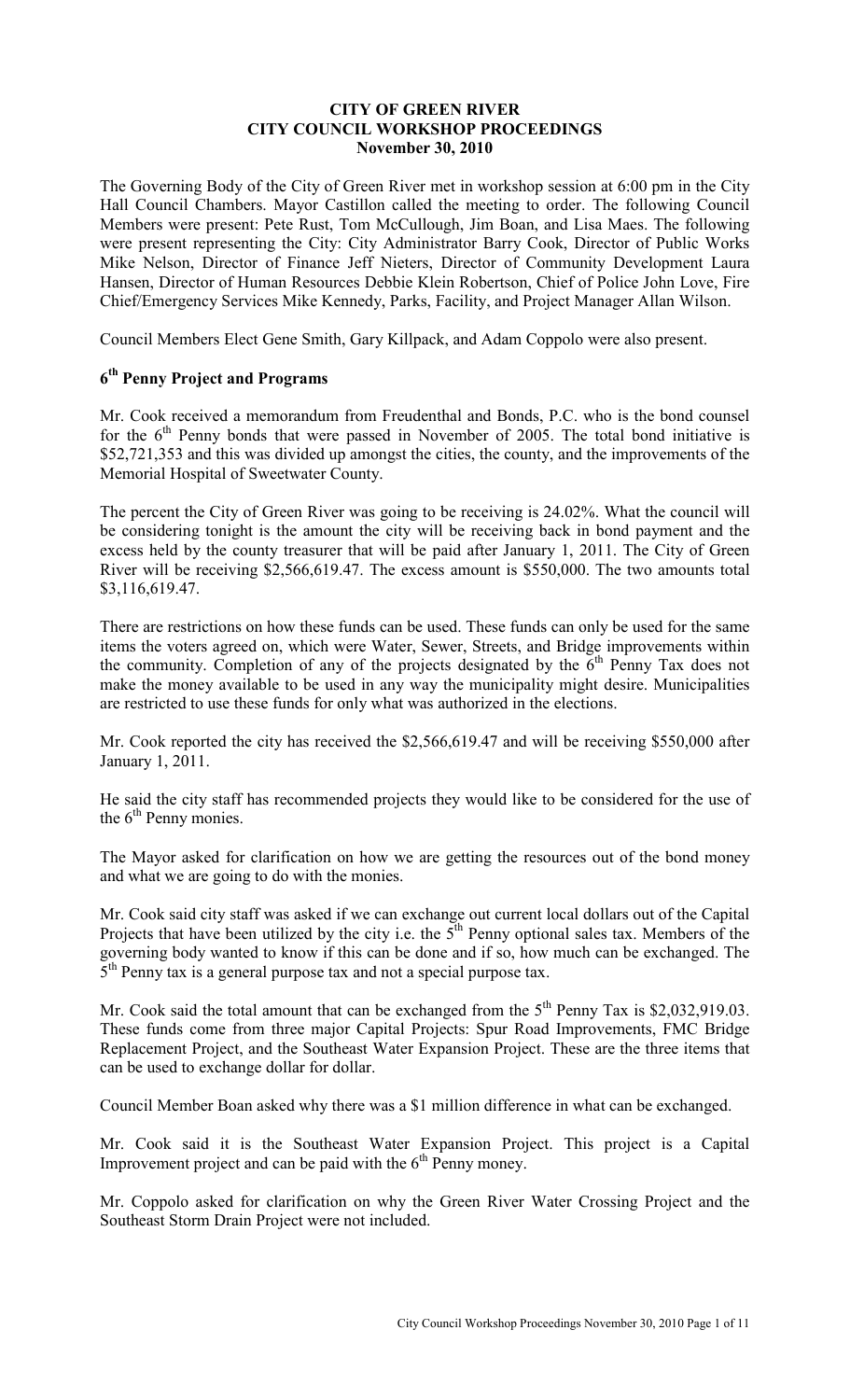Mr. Nieters said the projects were not included in the calculations because the city has done streets, sidewalk, curb, water, and sewer projects so, these two did not fit in the scheme of things compared to the projects the city has done before.

Mr. Coppolo asked why these could not be added since they were a water and sewer project.

Council Member Rust said Mr. Coppolo has a valid point since these projects are over \$1 million.

Mr. Cook said it would be another \$500,000 for both projects.

The Mayor asked if the water crossing was funded through the state.

Mr. Cook said yes, the city asked the state for an emergency grant to complete the Green River Water Crossing Project.

Mr. Nieters said the numbers you see on the report in the  $5<sup>th</sup>$  penny column is money that can potentially be exchanged. The Green River Water Crossing Project total is \$673,552 with the grant included and only \$233,225 could be considered as  $5<sup>th</sup>$  penny money that could be added. The Southeast Storm Drain Project total is \$189,623 and all of it is  $5<sup>th</sup>$  penny money and could be added.

Council Member Boan stated if the city added those two in, then it would add more funds that could be exchanged and spent as they wished.

Mr. Cook said there would only be \$3.1 million. This would not add more to your grand total.

Council Member Rust asked for the total.

Mr. Nieters said the total would be around \$2.5 million.

Council Member McCullough said they have \$3.1 million right now with \$2 million used and \$1 million for the Water Project. If they choose, they could put \$500,000 towards the water project and have \$500,000 left but they would still have only \$3.1 million to use.

Council Member Boan said they should try to exchange as much money as they can. If the money goes into the General Fund then they can spend it how they choose.

Mr. Nieters said another reason he did not include those two projects was he spoke to Barbara Bonds and she thought they were on the bubble.

Council Member Rust asked who makes the decision on what can be used and what cannot be used.

Mr. Nieters said he feels the decision would be the voters.

The Mayor said to move forward and include the two projects into the total.

Council Member Boan clarified that if for some reason these two projects do not fall into the improvement project then the city can just put the money right back into where they came from.

Mr. Nieters said the money can be moved back, but the problem is, keeping track of it and making sure the money is used for what it was supposed to be used for.

Mr. Cook said he thinks the opinion of Barbara Bonds is all the money should be used for infrastructure projects because that is what was told to the voters. The other extreme is to say we want the greatest latitude possible to exchange out as many dollars as we can and use that money for something that is not infrastructure. In his opinion the city should stay somewhere in the middle, but it is the opinion of Barbara Bonds to stay within the area of which the voters agreed.

Council Member McCullough says he thinks the bottom line is the city has \$3.1 million no matter how they look at it.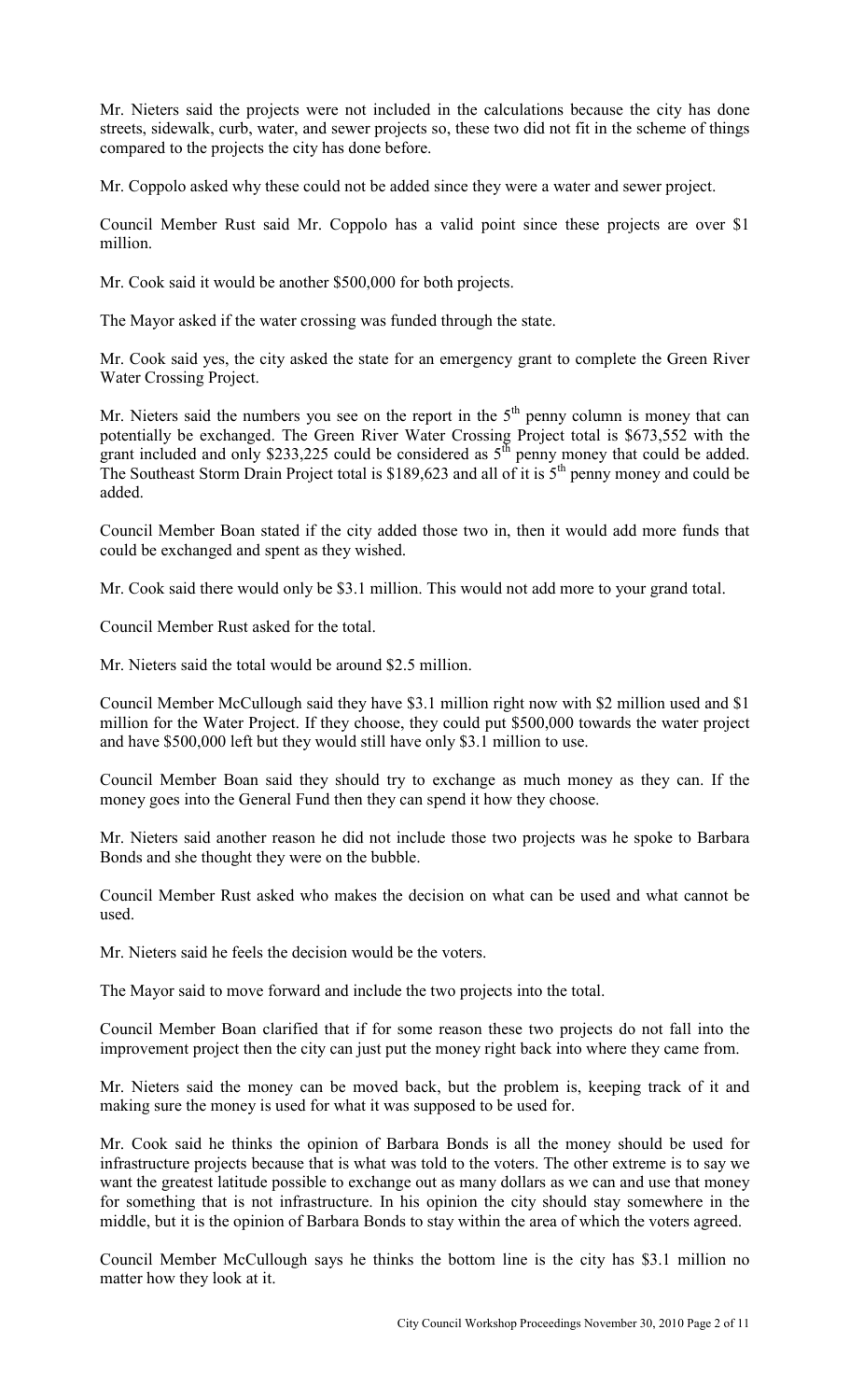The Mayor said this is why he asked Mr. Cook to explain everything. He wants to know if they can exchange these funds and if the council feels comfortable doing so.

Council Members Boan and McCullough feel that these fall under infrastructure, and they should exchange as much money as they can, and worry about how to spend it later. Council Member Boan said as long as they stay within the guidelines when they spend it they should be fine.

Mr. Cook said that is true, it is up to the council. The stipend for full and part time employees, energy grant, police vehicles, software, Fire Department vehicles, and the Parks and Recreation vehicles are not infrastructure. The council would have to come up with dollars to exchange out in order to do any of these.

Council Member McCullough said they have \$2.5 million that can be exchanged out.

Mr. Cook said the bottom line is there is \$3.1 million total. The key is how the council chooses to spend the money.

Council Member McCullough said Mr. Cook gave his recommendations for the stipend, energy grant, Southeast Water Expansion project at \$500,000, the public safety vehicles \$400,000, accounting software \$650,000, and the Parks and Recreation vehicles \$100,000. The total for all of these is \$1,125,000. As you look at the Southeast Water Project was \$1,000,000 but is now \$500,000 with \$500,000 going to the Risk Management Fund.

Mr. Cook said he would have staff come forward with their recommendation of the projects they would like to have funded.

## **Employee Stipend**

Council Member Boan asked if both the bonus and the stipend were being considered.

Mrs. Robertson said the city employees are incredibly valuable resource to the City. Without the employees, the daily services that our citizens have come to expect would not be provided. Without the employees, the projects the Governing Body wishes to do would not be planned or implemented.

These economic times have impacted all City employees. Annual wage increases were eliminated for all employees. For full time employees uniform allowance was reduced and insurance options were expanded to make up for the increased cost of the old plan. A hiring freeze was instituted. Part time hours were reduced, assets were eliminated, and all employees were required to do more work with fewer resources.

These stipends will show the City's appreciation for the employees' hard work and devotion to the City and for the sacrifices they have made during these depressed economic times.

A stipend is a onetime payment of money that does not affect the base pay of an employee. The only increase to the budget will be the amount for the one time payments.

Council Member Boan asked if this was two payments of money being made.

Mrs. Robertson said no it is a onetime payment.

Council Member Boan asked if the longevity was still going to be paid out.

Mrs. Robertson said it is not staff's recommendation but is one of the options. The longevity pay provision that is in the budget was already distributed this month to full time employees. Mr. Cook said the longevity stipend is \$25 for each year for up to \$500 per year for full time employees and was budgeted in salaries for the current year.

Council Member Boan asked what the total was for this.

Mr. Cook said around \$32,000.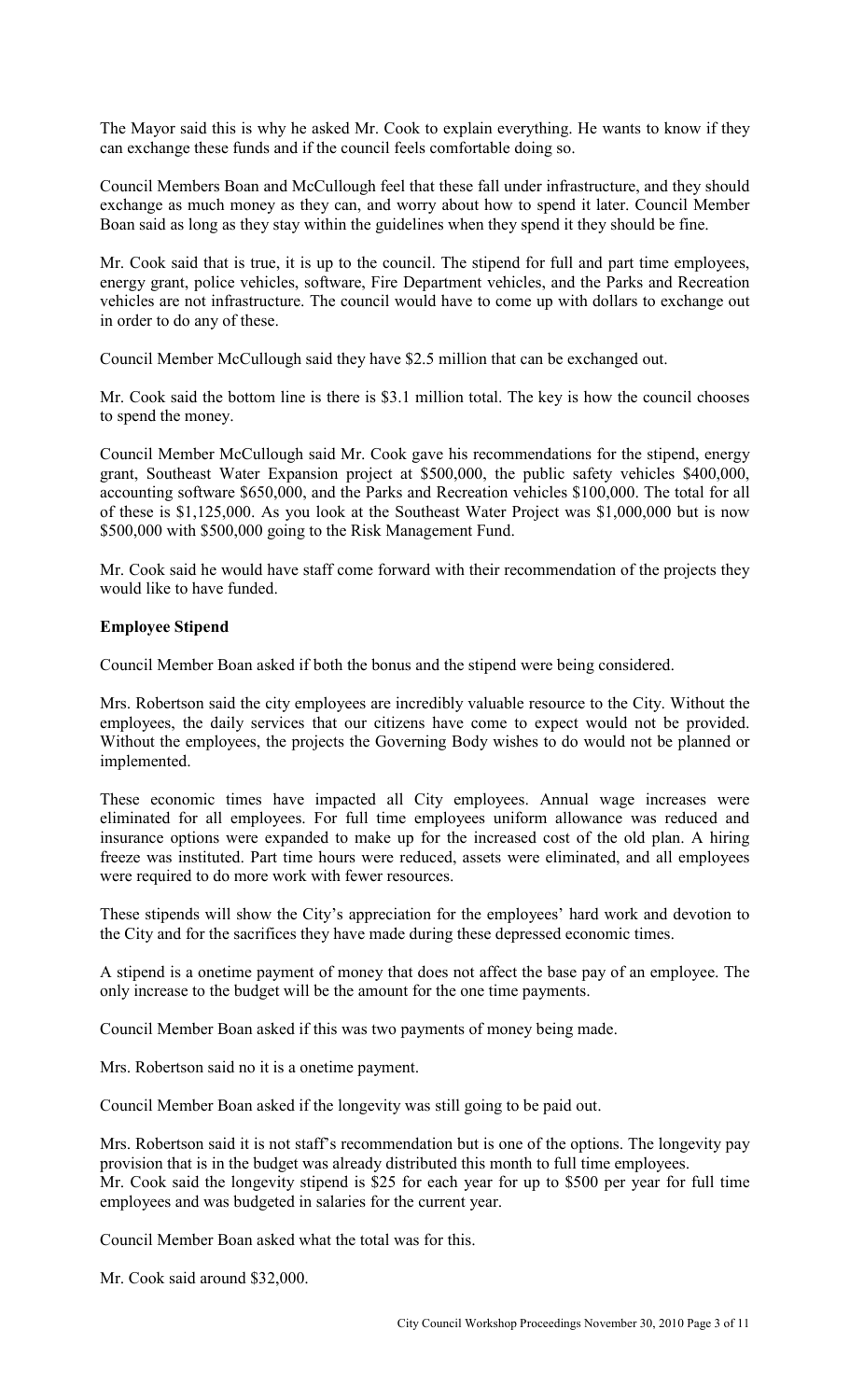Mrs. Robertson mentioned the following proposals:

Original proposal:

| <b>Stipend</b><br>\$1,500<br>\$500          | Group<br>Full Time (124)<br>Part Time (176)                    | Cost<br>\$186,000<br>\$88,000           | <b>Combined Total</b><br>\$274,000 |
|---------------------------------------------|----------------------------------------------------------------|-----------------------------------------|------------------------------------|
| Option 1:                                   |                                                                |                                         |                                    |
| <b>Stipend</b><br>\$1,500<br>\$500<br>\$250 | Group<br>Full Time $(124)$<br>Part Time (15)<br>Part Time (29) | Cost<br>\$186,000<br>\$7,500<br>\$7,250 | <b>Combined Total</b><br>\$200,750 |
| Option 2:                                   |                                                                |                                         |                                    |
| <b>Stipend</b><br>\$1,250<br>\$500<br>\$250 | Group<br>Full Time $(124)$<br>Part Time (15)<br>Part Time (29) | Cost<br>\$155,000<br>\$7,500<br>\$7,250 | <b>Combined Total</b><br>\$169,750 |

Council Member Boan asked how they came to the amount of \$1,500.

Mrs. Robertson said they thought it should be a significant amount so they looked at what other entities were doing and thought this was a fair amount.

Council Member Boan asked how many other cities and towns are giving this out.

Mr. Cook said they do not know but several are considering it. The County just recently did a stipend for \$1,000.

Council Member Maes said she has a problem with going off the hours for part time. The raises are given to part time and full time employees. She does not base the importance of someone on the amount hours they might work but the fact that they work, and they are just as important. She would like to go with the very first option that includes everyone.

Council Member McCullough said this is not a raise, this is a onetime thing. He would not go with the very first option because it would be over \$200,000. He has always thought that full time people are more important. Part time people want to stay part time because they do not want to commit to the work. Part time people sometimes do not do nearly the amount of the work as full time people do. He said substitute teachers are a good example. The substitute teachers do not get what the full time teacher does. Yes, they are important but not as important as a full time person.

Council Member Maes said the part time employees are not getting the amount that the full time people are getting. If we give all of the part time people \$250 and the full time people \$1,250. This would keep it under \$200,000 level.

Council Member McCullough asked what the total amount would be if they do this.

Council Member Boan said the total would be around \$196,000.

Council Member Elect Gene Smith agrees with Council Member Maes when she says everyone should get something but he does not agree with all of part time people getting the same amount. He feels the person that works more hours should get more recognition than the person who only works a small amount of time.

He has a suggestion, if you take full time people to \$1400 and 15 part time people to \$500, 29 part time people to \$250, and 111 part time people to \$100. The total would be \$199,450.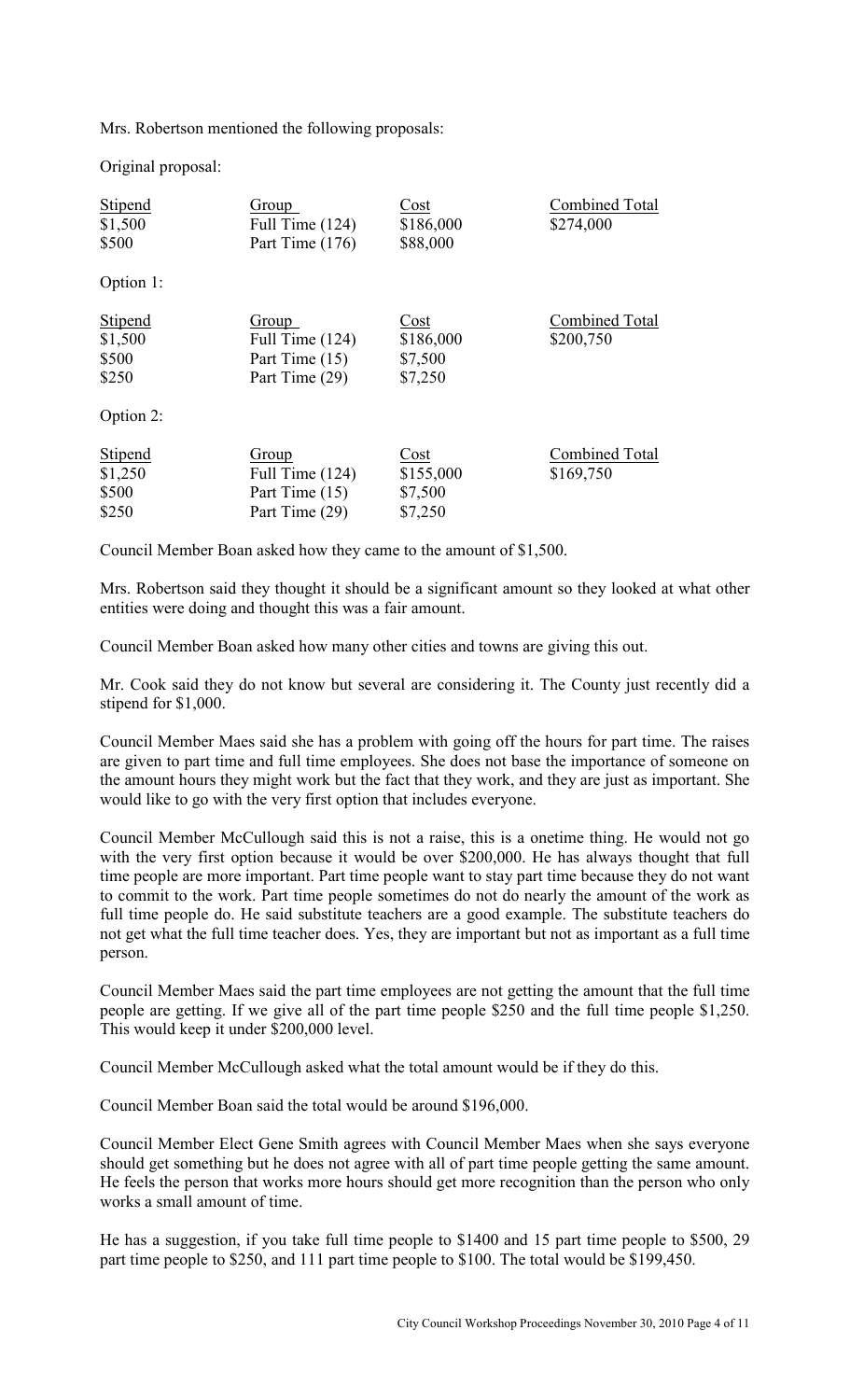Council Member McCullough said he has no problem with that.

Council Member Rust asked if there were any part time people present to speak on this.

Council Member Maes said the part time people are probably not aware of the tiers. She asked Mrs. Robertson if she had talked to any part time employees about this.

Mrs. Robertson said she had not talked to any part time staff.

Council Member Maes said all she was trying to say was if you look at some of the part time staff they are critical to the city. This should not be based on the amount of hours.

Council Member McCullough said the other thing he would like to ask council about is to move this to the December 7, 2010 agenda so it can be voted on. The other topics are going to have to wait until the money is there.

Council Member Elect Gene Smith said he was not putting an amount on any person that reflects their importance, but he is looking at the amount the employee's would have received if raises would have been given and he is trying to keep within that amount.

Council Member Elect Adam Coppolo said it is unusual to see a stipend given to all employees. He comes from corporate America and they usually give it based on performance.

Council Member Rust said there are a lot of differences in corporate America and public America. He personally does not care if it goes over the \$200,000. He feels everyone should be considered and it should be based on the years of service. He also does not think that \$100 is enough to offer the part time staff, it should be more. He would like to see the figures on the raises. He does support option one if they add the 111 part time employees getting \$200 each so no one is left out.

Council Member McCullough said it is arbitrary but he feels if they give and give then it will never stop. He is comfortable in keeping the amount at \$200,000 and will not support it going over that.

Council Member Rust said he would not support it if it does not go over the \$200,000. This is why it needs to be brought up at the next meeting, this way there can be more information gathered.

The Mayor asked if they did go with the suggested amount that Council Member Rust suggested would it total \$211, 000.

Council Member Boan asked if it would be possible to include all the options brought up tonight on one piece of paper so they can be looked at with the math all done and then they could vote.

Mrs. Robertson said yes, she can do that.

### **Energy Efficient Grant**

The Mayor asked Mr. Cook if they needed to talk about the Energy Efficient Grant.

Mr. Cook said there was a presentation for the Energy Grant done from Lime Energy so they could move forward with the Police vehicles. He asked council if they would like the grant to be added to the meeting agenda for December 7, 2010.

Council Member McCullough asked if the money was there for the energy grant.

Mr. Cook said the \$2.5 million was already wired to the city.

#### **Southeast Water Expansion Project**

Mr. Cook said unless there are questions on the Southeast Water Expansion Project they could skip over this also.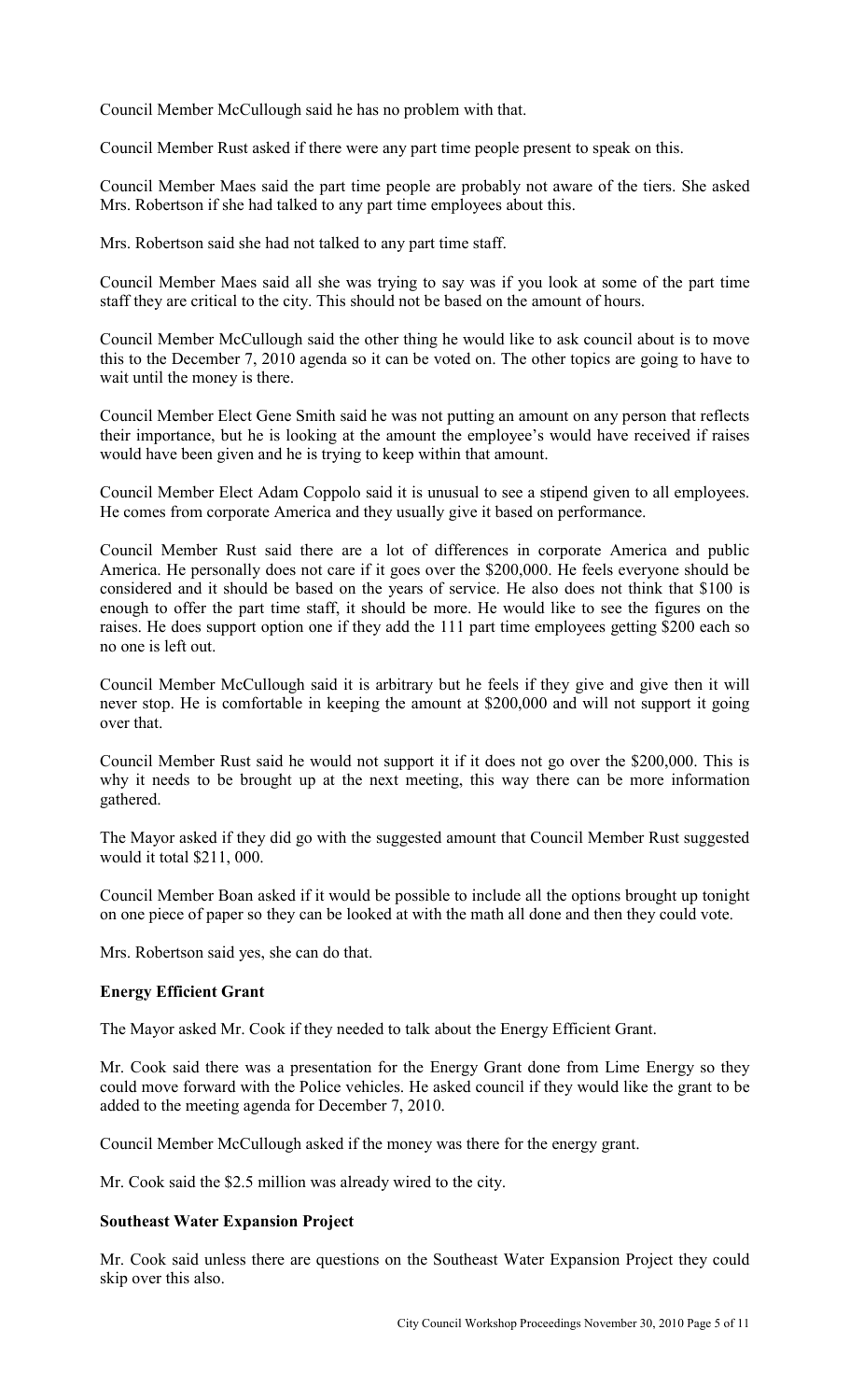### **Police Department Vehicle Replacement**

Chief Love said he has identified 7 vehicles that need to be replaced based on the city's criteria for mileage and age. In the process of replacing the vehicles over the last 3 years he has neglected the Investigative Division so they are also in need of vehicles.

He said when a vehicle is replaced they take that vehicle and put it into a pool. These pool cars are used by officers when one of the vehicles is being worked on. The vehicles that are purchased are under \$20,000. The equipment in the current vehicles can still be used so there will not be high equipment replacement cost.

Council Member Boan asked how the policy limit of 100,000 miles came up. He said most drive trains have a 100,000 mile warranty on them.

Chief Love said there was a fleet committee that decided the criteria. Regular cars in the fleet should have no more than 80,000 miles on them and the Police cars at 100,000 miles, and police SUVs' at 150,000 miles.

The Mayor asked if Mr. Nieters could tell the council the benefit of leasing the vehicles compared to buying them outright.

Mr. Nieters said there is a balance between them but if you lease all the vehicles then you are going to be paying finance charges and service fees. The issue they have with the Police cars is they have thirty police cars and they need to be turned over every 6 years. This means every year they need to replace 5 vehicles. Every year this would mean they have to do a new lease. At the beginning of the lease it is cheaper, until the end when you see the finance fees. At that point it might be better to purchase them outright and save in finance charges. There is a balance that will have to be found on what will work best for the city.

He has been speaking to an individual from Bank of the West who is informing him of the options.

He is looking into combining the replacement of the police vehicles and the fire department vehicles. The fire department is currently in need of some pumper trucks. These trucks run extremely high and it might be better to look into lease option for these trucks. Right now he is looking into this option and when council decides the amount they would consider giving, and then he could crunch numbers to come up with the best solution and possibly save money.

The Mayor asked about the cost that would be incurred if leased. So over five years they would replace 25 vehicles as far as police cars.

Mr. Nieters said he ran numbers to get an idea on what might happen if we leased the vehicles but these are estimates.

Council Member McCullough asked if there was a mileage limit on the lease vehicles and what would happen if they were in an accident.

Mr. Nieters said they would be leased to own, the vehicles would be the cities at the end of the lease. They would be covered under the city's insurance policy.

Council Member Boan asked if the pumpers that we are getting rid of have any value.

Mr. Nieters said no, they would not have any value because they are old.

Council Member McCullough asked Mr. Nieters what would be the best way to go.

Mr. Nieters said he was not sure yet.

Mr. Cook said this is why he recommended the council give a block of money (\$400,000) to replace the vehicles and then staff could come up with the best recommendation.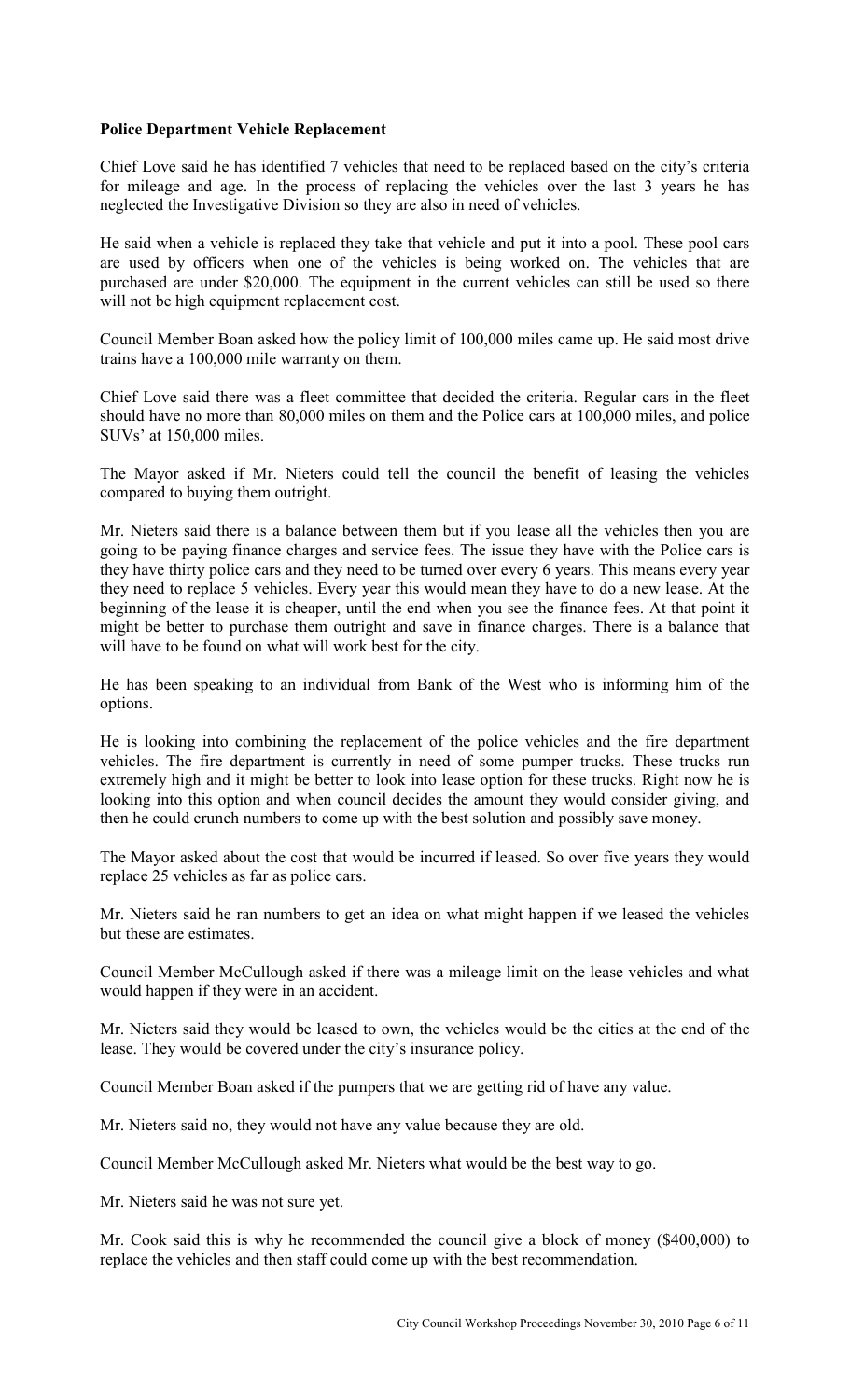Fire Chief Kennedy said the 1988 E-One reserve pumper has 22 years of service and has numerous mechanical and electrical issues and needs to be replaced. The 1991 Pierce has 19 years of service and has numerous motor issues, lighting issues, alternator issues, along with air leaks and needs to be replaced. The 1983 American LaFrance with 27 years of service has a 1000 gallon water tank showing signs of rusting and needs to be replaced. This truck does not meet current NFPA Apparatus Manufacturer Safety standards because the trucks back is open where the firefighters ride to a fire.

The Mayor asked what \$500,000 would buy the Fire Department.

Fire Chief Kennedy said it would buy one pumper truck.

The Mayor said that public safety is very important and asked if they could cover multiple emergencies right now.

Fire Chief Kennedy said they could cover emergencies but it depends if everything is working.

The Mayor asked if they used the \$500,000 to get one pumper truck and then leased another one would that put the fire department in good shape.

Chief Kennedy said yes it would definitely help them.

The Mayor said that will be his recommendation to go ahead and purchase one pumper truck with the \$500,000 and lease another one. These trucks are old and need to be replaced it is public safety.

Council Member McCullough asked if the Mayor was going to take the \$500,000 extra money from the Southeast Water Expansion project and put it towards the Fire Department fleet.

The Mayor said yes. He feels this is very important and needs to be addressed right away.

Mr. Coppolo asked if the Fire department gets compensation from responding to calls on the interstate or other areas in Sweetwater County.

Fire Chief Kennedy so no. They have never asked for compensation. These calls provide training and real time experience for the fire fighters. Otherwise they would be just sitting around waiting for fires.

Council Member Boan said he did not realize that the fleet was so old. He would agree to put the \$500,000 towards new fleet.

Council Member Rust said with the need for vehicles within the Fire Department and the Police Department they could possibly receive better pricing with buying more at one time.

Council Member Maes said she did not realize the fleet was so old either. She is in agreement with the other members of council. She asked if Fire Chief Kennedy has come to the council for money on this before.

Fire Chief Kennedy said he had not because they did not start having problems until last year.

The Mayor commended the Fire Department and the volunteers.

### **Accounting Software**

Mr. Nieters said in the summer of 2008 he met with the Purchasing Supervisor and the Accounting Supervisor and went over the accounting system. They realized the accounting software had been out grown. They decided to meet with the Human Resource Department and go over what is needed for everyone. They went over seven vendors and came up with three companies that offered the best options. The three companies were New World, MS Govern, and Tyler Tech. After going over all options with the three companies they decided to go with New World because they offered better software that would work best for a long period of time. The new software would integrate all of our systems. This would save time and money.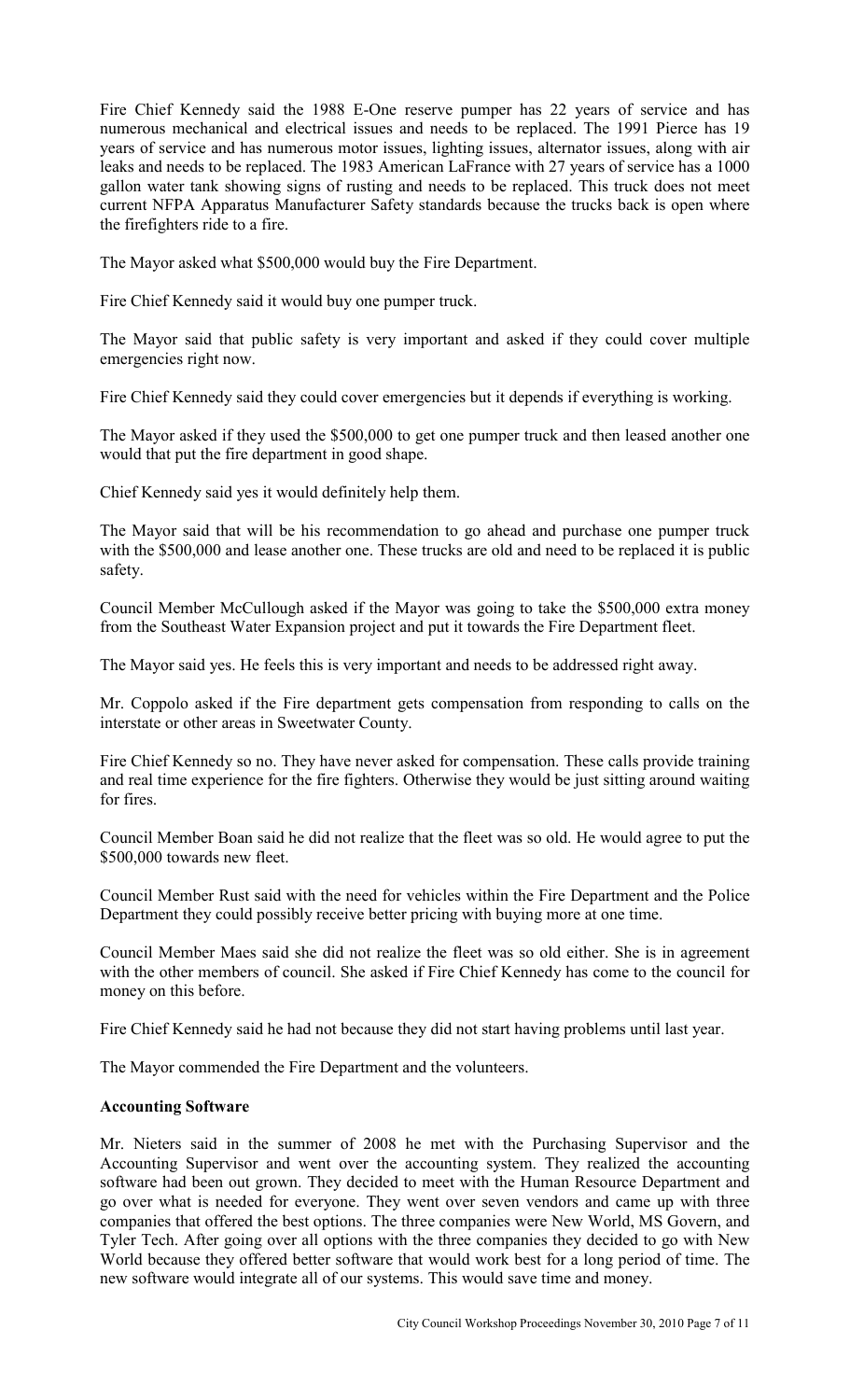Council Member Boan asked how much more money will be added to the \$650,000 to train everyone on this software. He asked if this is going to meet the needs of the City for a long time.

Mr. Nieters said the training is included in the \$650,000. The software will help them for a number of years.

Council Member Maes asked about the intergrading of the Recreation Center software with the new one.

Mr. Nieters said they would probably keep the Recreation Center software separate.

Mr. Coppollo asked Mr. Nieters to run some numbers to show the return on investment.

Council Member McCullough said he thinks this software costs too much and he will not support this.

Council Member Rust asked what the total cost of Casselle, seven years ago.

Mr. Nieters said it was around \$100,000, but he is not sure.

Council Member Maes said she understands the intergraded systems. She is wondering what is going to happen when the current software is obsolete, and the city has to buy a new system, it could cost more. This software would make things a lot easier. She would agree to this.

Mr. Nieters said yes the \$650,000 is a lot of money but they did do research on which would be the best option for the least amount of money in the long run.

The Mayor said \$650,000 is cheap, because if you purchase a system at a lower cost, but it does not work with other systems you have to integrate the systems and that costs money. If you buy what is needed right away at a higher cost, then you save money.

He also asked if they could use the current hardware that the city has, or if they will have to buy more.

Mr. Nieters said the software company asked what kind of hardware we currently have so we would know if other is needed and he does not think they would have to purchase more.

Council Member Boan asked again about the hardware. He would like a definite yes; the hardware will work with the new software. He does not want staff coming back for more money for hardware.

Mr. Smith said he agrees that \$650,000 is a lot of money, but it is replacing several systems and putting them into one. He would like to see the cost savings report.

#### **Parks and Recreation Vehicle Replacement**

Mr. Wilson said the Parks Department is in need of 5 new vehicles. They get the hand me downs from other departments. The repairs that need to be done are becoming harder due to part availability. The vehicles that need to be replaced are: 1986 Dodge D-350 dump truck flat bed, 1994 Dodge Ram 150 pickup truck, 1991 Dodge Ram 150 Pickup truck, 1991 GMC crew cab 3500 pickup, and a 1994 Ford F-250 pickup truck.

Council Member Boan said the pictures show neglect and abuse. He understands that these trucks are handed down from other departments but they are involved in accidents and not cared for. His personal truck has over 100,000 miles on it and it looks better than these.

Mr. Wilson stated they need to remember the vehicles are not just driven by one person but many people. They have seasonal people that drive them.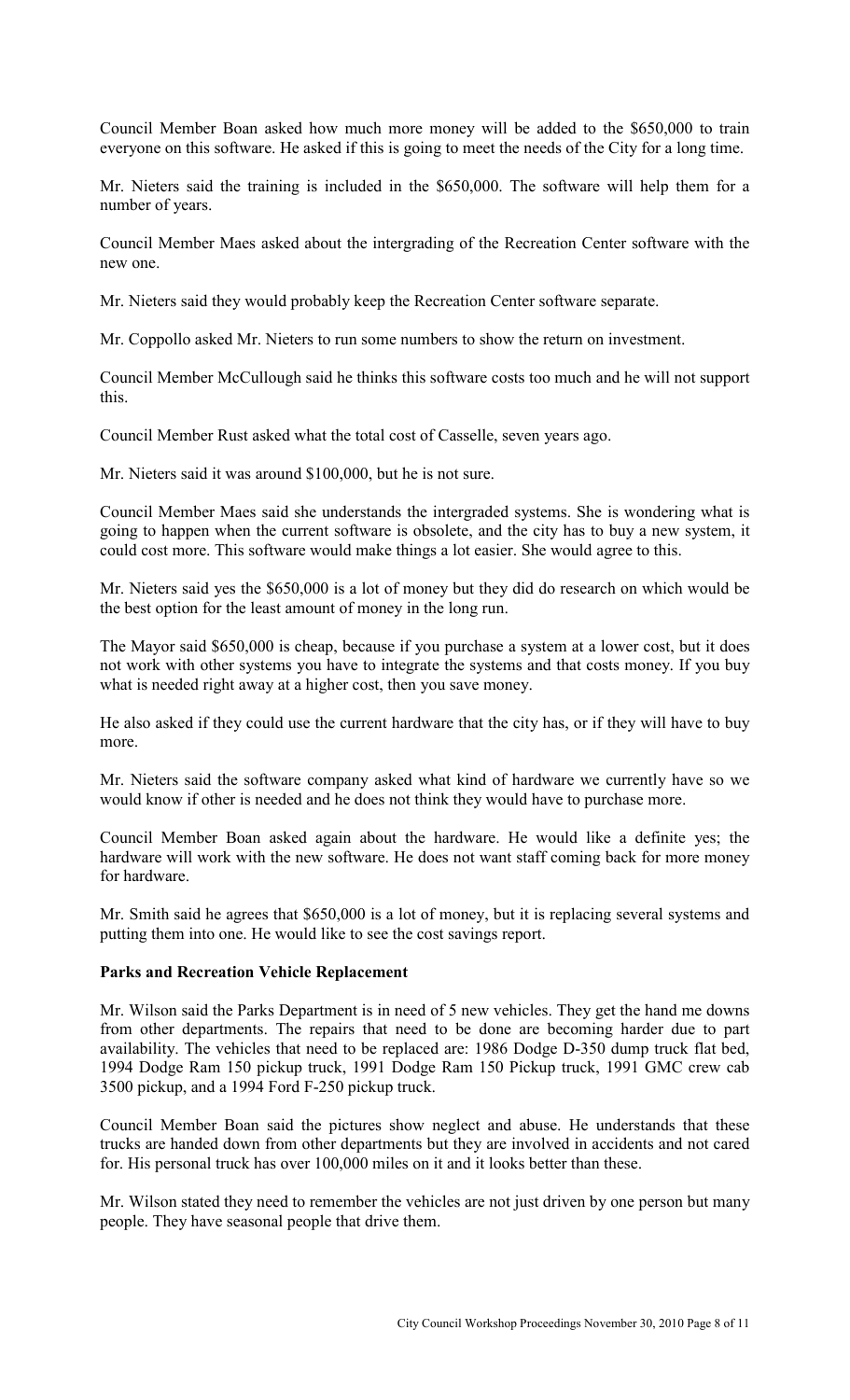Council Member Rust said unfortunately when you have a lot of people driving them; they may not have the same responsibility. The seasonal people are young kids and the vehicles will not get maintained very well. These vehicles need to be replaced no matter what.

Council Member Boan said he knows they need to be replaced but he is concerned about if they buy new ones what will they do with them.

Mr. Wilson said the new vehicles will go to full time staff. The vehicles that full time staff is driving will be handed down to the seasonal to drive. He said they will make do with any amount that will be given, it is up to council.

Council Member McCullough asked council what amount they would feel comfortable with.

The Mayor said there is a safety issue and some of these vehicles should not be driven on the roads.

Council Member Boan asked if they get the money for new vehicles will the old ones be taken out of service.

Mr. Wilson said they would get rid of the worst vehicle and keep some for different use.

Mr. Smith asked how many vehicles Parks and Recreation have and how many miles do they put on them every year.

Mr. Wilson said around 20 vehicles and it takes 10 to 15 years to put over 100,000 miles on them.

Council Member Maes said she has driven them and they are dangerous. She agrees to replace them.

Mr. Wilson said in the past they did receive better deals on vehicles when they asked for proposals on more than one.

The Mayor asked them to look into replacing five vehicles and what it might cost and then they can decide.

# **Council Members Suggestions for the 6th Penny Money**

Council Member Boan said there is around \$525,000 left and he has three ideas for this money.

- Return the \$200,000 to the Risk Management Fund. He feels it is important to put the money back into this account to build it back up.
- Set aside \$200,000 for the new tourism committee. The new tourism committee will be having their first meeting on December 15, 2010 at 7:00 pm in the council chambers.
- Put \$100,000 toward improvements of the splash park. This could bring more people into the community along with generating revenue while they are here.

Council Member Rust agrees with the splash park improvements.

Mr. Coppolo asked about the bathrooms down there being open and the vandalism issues they were having.

Council Member Boan said they would only be open during the business hours of the splash park.

Mr. Wilson said the splash park hours are from 10:00 am to 8:00 pm. He feels the locker room/ showering area needs to be staffed. He has seen issues without staff being present at all times.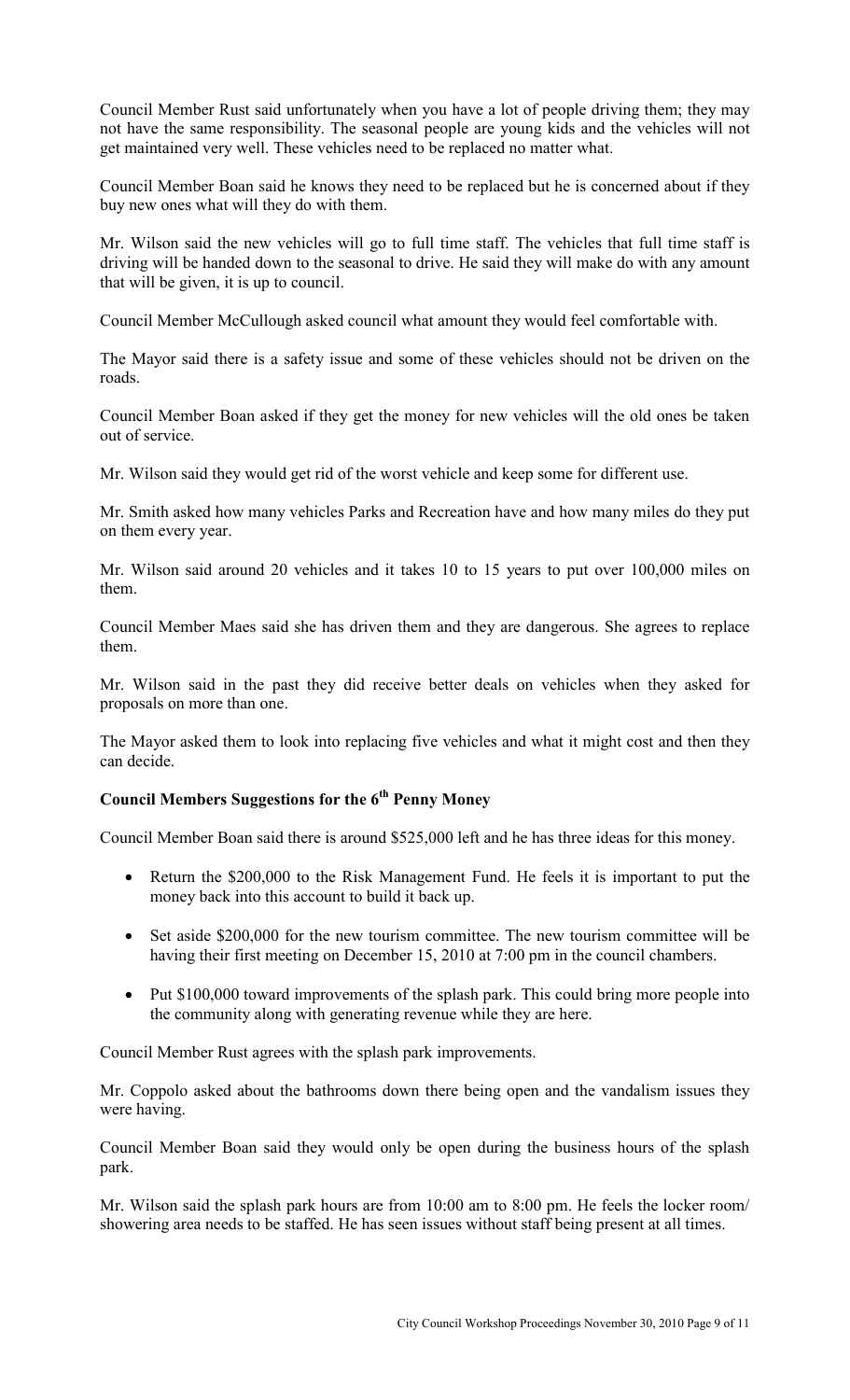Council Member Boan said these issues can be addressed when they come closer to planning out the improvements. He feels they would need one full time person to staff it. He would like to see the park become a large water area.

Mr. Wilson said they only have a license to have zero inches of water. They have regulations that have to be followed and these will change if upgrades are made. Right now the bathrooms are precast concrete, easily maintained, and if improvements are made then he would recommend the same for the locker room/shower area.

Council Member McCullough said he has no problem with giving \$100,000 to the splash park and the \$100,000 tourism committee.

Council Member Maes said the splash park is only open for 3 months out of the year. They need to consider a fake ice arena. This could be put in the Centennial Park and used throughout the winter with ice skating or hockey play. Everyone seems to plan for summer activities but this would cover winter also and bring more people to the downtown area. These are very low maintenance and have a 20 year warranty.

The Mayor would support the money going back into the Risk Management Fund and the splash park improvements. He knows signage is an ongoing issue and needs to be addressed. There is a branding study and he feels they should let Main Street move forward with what they have planned and support them.

Council Member McCullough clarified what needs to be put on the agenda for the council meeting on December 7, 2010: Stipend, Energy Grant, \$400,000 for Public Safety Vehicles, \$500,000 for Fire Department vehicle. Everything else would be delayed until they receive more information.

Mr. Wilson said it would help them if they had a set amount for the vehicles to move forward with.

Council Member McCullough asked council what they felt about the \$200,000. If everyone agreed they would have the Stipend, Energy Grant, \$200,000 for police vehicles, \$500,000 for the Fire Department vehicle, and \$200,000 for Parks and Recreation vehicles.

Council members agreed.

### **City Administrator's Report**

Mr. Cook gave updates on the Utility storage building, Service Road Agreement, 16 inch water line project, Southside Utility improvement project, cost for the Utility department to relocate the items of the Utility building, the policy of snow removal.

He reminds council of the closing of City offices for half day on December 23 at 12:00 pm and all day on Friday December  $24<sup>th</sup>$ , 2010.

### **Mayor and Council Reports**

Council Members McCullough, Boan, and Maes had nothing to report.

Council Member Rust asked if they could post the snow removal policy on channel thirteen.

The Mayor said if it is ok with council, after the modifications on the agreement for the service road are completed he will sign it on behalf of the city, hand deliver it to the Mayor of Rock Springs for signature, and then to the County.

He is currently working on the agenda for the January retreat and will hopefully get it out later this month.

Mr. Coppolo mentioned the Nutcracker Ballet will be celebrating their  $25<sup>th</sup>$  anniversary this year and he asked if there could be a proclamation made on December  $7<sup>th</sup>$ , 2010.